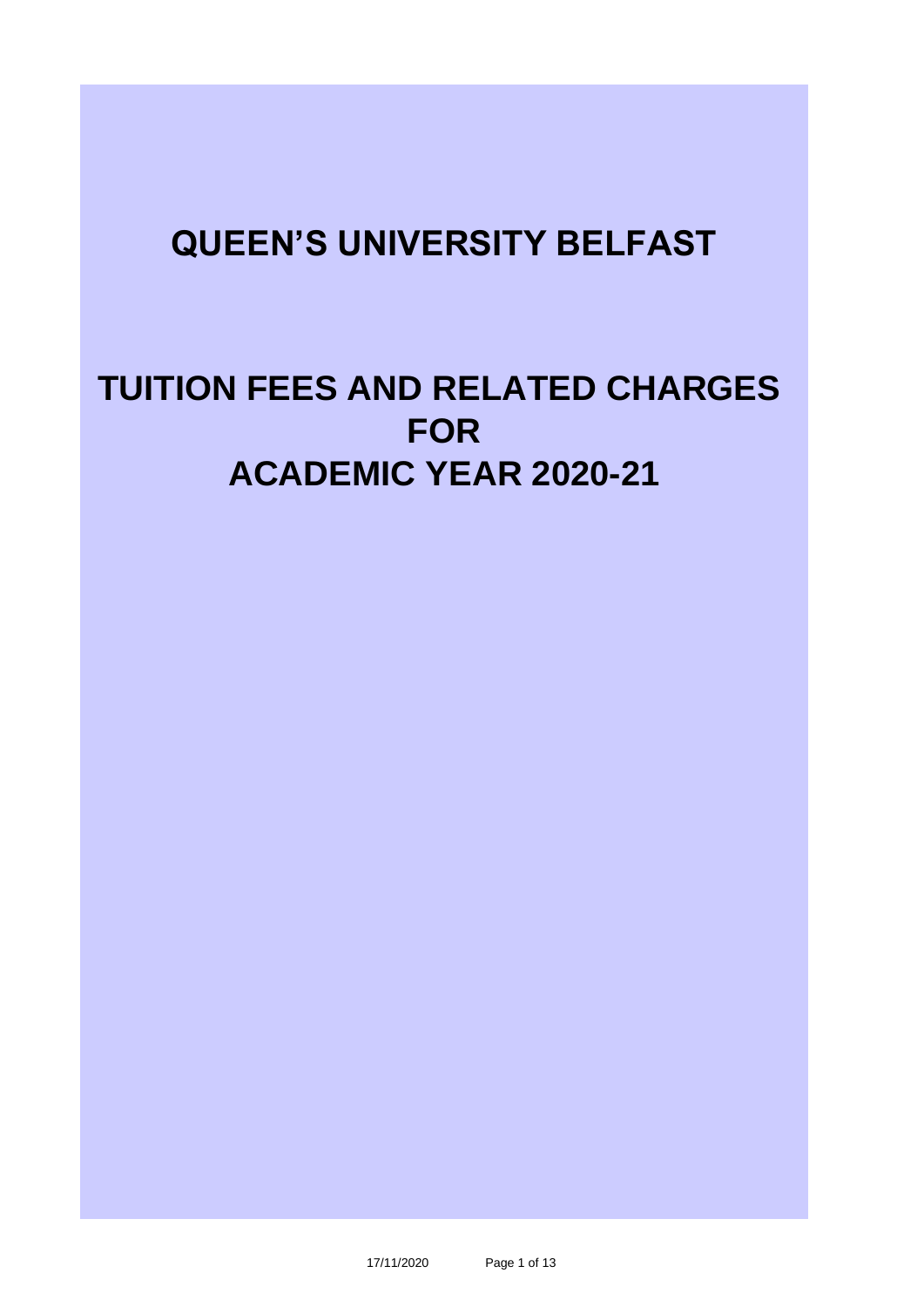### **Queen's University Belfast**

### **Tuition Fees and Related Charges for Academic Year 2020-21**

### **Contents Page**

|                                                                                                  | Page           |
|--------------------------------------------------------------------------------------------------|----------------|
| <b>Undergraduate</b>                                                                             | 3              |
| <b>Undergraduate Tuition Fees: Summary</b>                                                       | 4              |
| <b>Undergraduate Tuition Fees: Exceptions</b>                                                    | 5              |
| Postgraduate                                                                                     | 6              |
| Postgraduate Research Tuition Fees: Summary                                                      | $\overline{7}$ |
| Postgraduate Taught Tuition Fees: Summary                                                        | 8              |
| Postgraduate Tuition Fee Exceptions: Masters and Doctorates                                      | 9              |
| Postgraduate Tuition Fee Exceptions: Certicates and Diplomas<br>Postgraduate Research Fee: Other | 10             |
| Charges                                                                                          | 11             |
| <b>Charges: Validation Charges</b>                                                               | 12             |
| <b>Charges: Other Charges</b>                                                                    | 13             |
|                                                                                                  |                |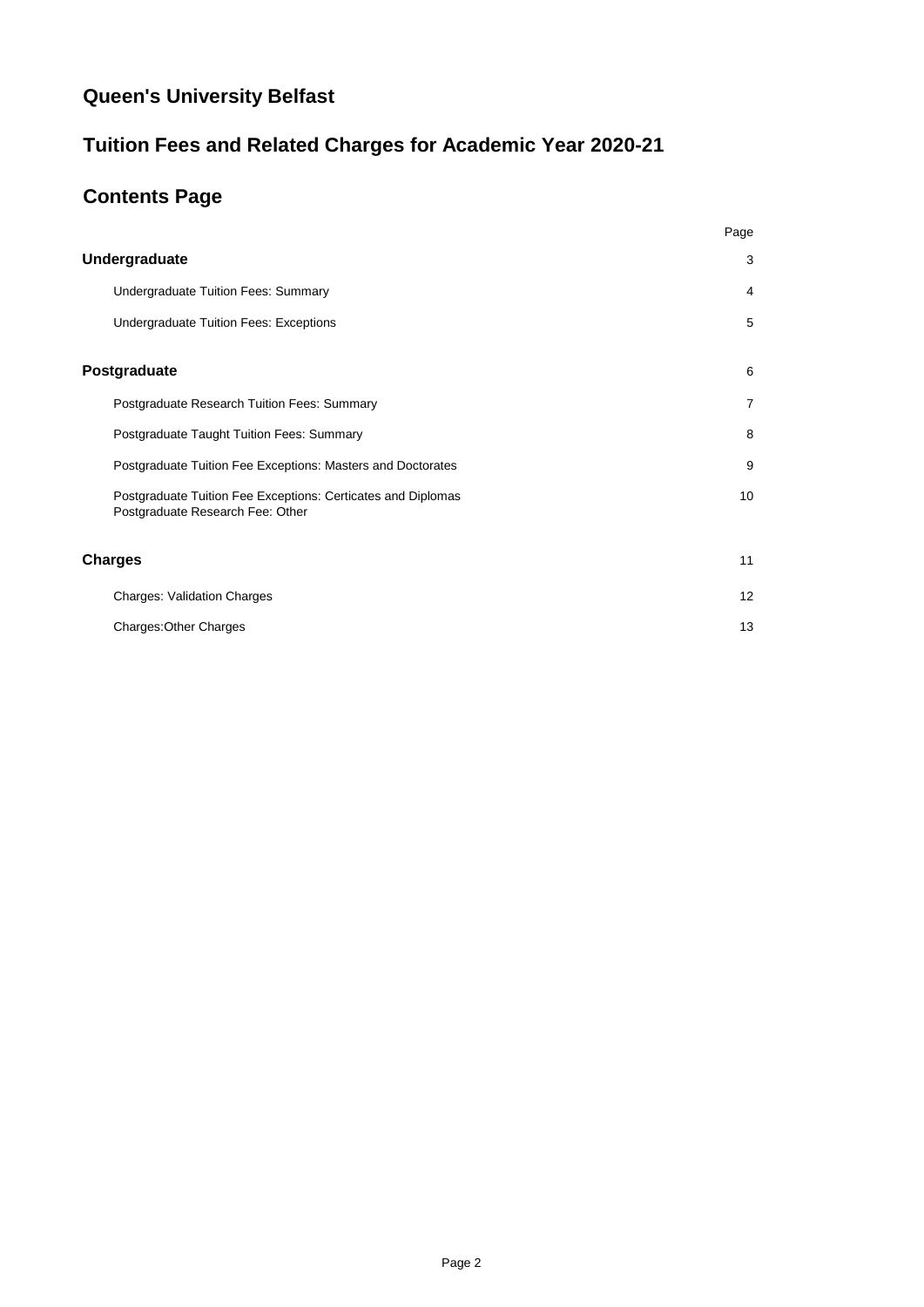# Undergraduate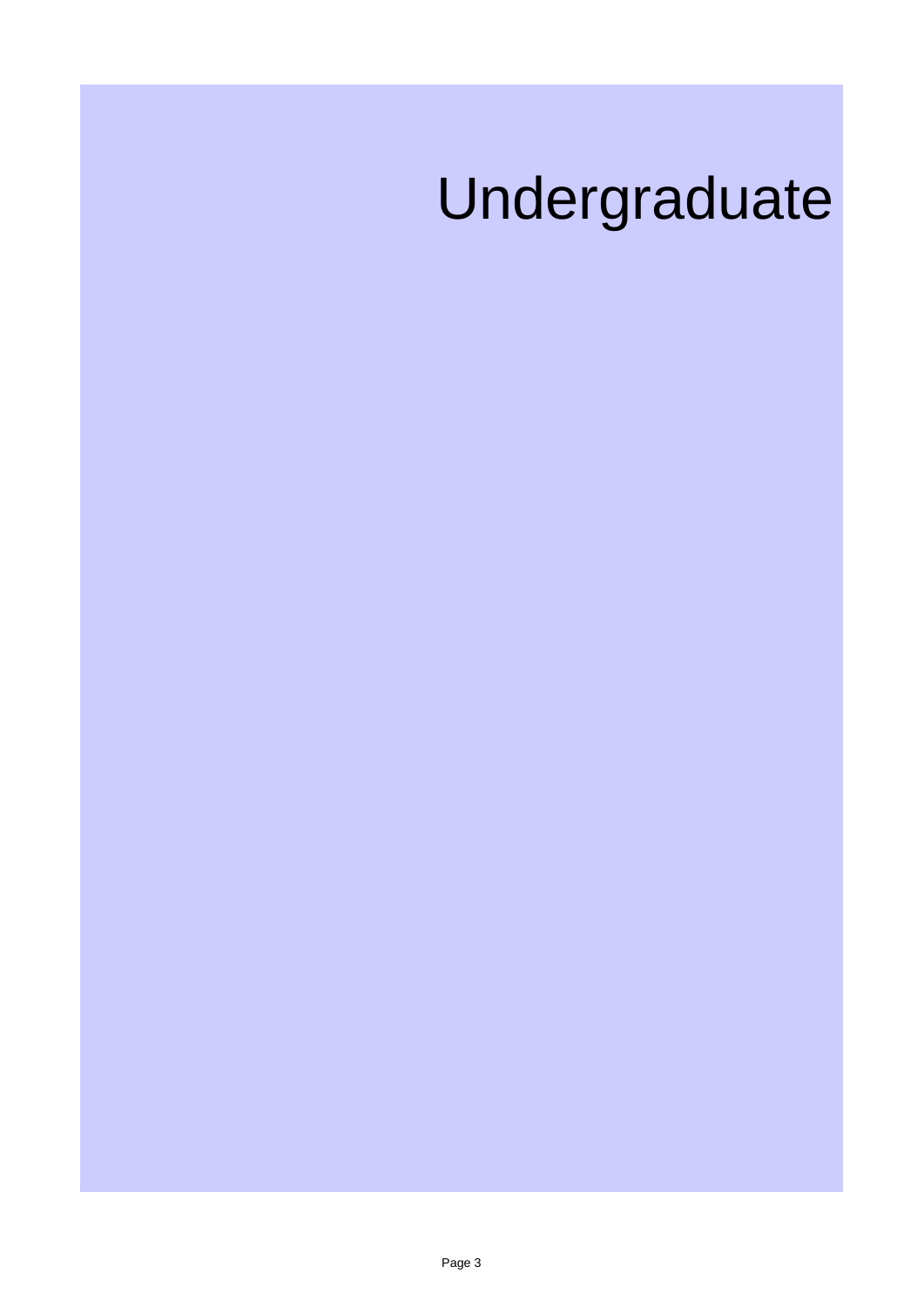### Undergraduate Tuition Fees: Summary

The following rates apply to students who enrol with the University in the Academic Year 2020-21. Exceptions to the standard tuition fees will be listed separately.

### **FULL TIME (Charged on a set fee basis)**

A student is classified as full-time, for fee calculation purposes, if the total CATS points of the courses that he/she is studying are greater than 90 CATS points. A full-time fee will be charged, based on the fee band for the course of study and will encompass all the semesters for the year.

| <b>Fee Rates 2020-21</b>                                                 |                  | <b>Residency</b> |              |        |              |              |
|--------------------------------------------------------------------------|------------------|------------------|--------------|--------|--------------|--------------|
|                                                                          |                  | ΝI               | <b>GB</b>    | EU     | <b>INT</b>   | <b>Isles</b> |
| <b>Fee Rate 1</b> Courses which are essentially classroom based          |                  | £4,395           | £9,250       | £4,395 | £16,900      | £9,250       |
| <b>Fee Rate 2</b> Courses with substantial laboratory/workshop component |                  | £4,395           | £9,250       | £4,395 | £20,800      | £9,250       |
| <b>Fee Rate 3</b> Pre-clinical elements of medical courses               |                  | £4,395           | £9,250       | £4,395 | £20,960      | £9,250       |
| <b>Fee Rate 4</b> Clinical elements of medical courses                   |                  | £4,395           | £9,250       | £4,395 | £39,240      | £24,624      |
| <b>Placement Year</b>                                                    |                  |                  | £845<br>£845 | £845   | £845         | £845         |
|                                                                          |                  |                  |              |        |              |              |
| <b>Fee Rates 2019-20</b>                                                 | <b>Residency</b> |                  |              |        |              |              |
|                                                                          |                  | <b>AIL</b>       | $\bigcap$    | cul.   | <b>INIT!</b> | <b>Inlan</b> |

|                                                                   |  | ΝI     | <b>GB</b> | EU     | <b>INT</b> | <b>Isles</b> |
|-------------------------------------------------------------------|--|--------|-----------|--------|------------|--------------|
| <b>Fee Rate 1</b> Courses which are essentially classroom based   |  | £4,275 | £9,250    | £4,275 | £16,400    | £9,250       |
| Fee Rate 2 Courses with substantial laboratory/workshop component |  | £4,275 | £9,250    | £4,275 | £20,100    | £9,250       |
| <b>Fee Rate 3</b> Pre-clinical elements of medical courses        |  | £4,275 | £9,250    | £4,275 | £20,550    | £9,250       |
| <b>Fee Rate 4</b> Clinical elements of medical courses            |  | £4,275 | £9,250    | £4,275 | £38,850    | £24,624      |
| <b>Placement Year</b>                                             |  | £825   | £825      | £825   | £825       | £825         |
|                                                                   |  |        |           |        |            |              |

### **PART TIME (Charged on a CATS point basis)**

A student is classified as part-time, for fee calculation purposes, if the total CATS points of the courses that he/she is studying, are less than or equal to 90 CATS points. Fees will be charged, according to CATS points, based on the fee band for the course of study.

The per CATS point fee is calculated by taking the full-time fee and dividing it by 120. The rationale for this is that a full-time course is made up out of 120 CATS points. Rounding will be applied.

| <b>Fee Rates 2020-21</b>                                                 | <b>Residency</b> |           |           |           |            |              |
|--------------------------------------------------------------------------|------------------|-----------|-----------|-----------|------------|--------------|
|                                                                          |                  | <b>NI</b> | <b>GB</b> | EU        | <b>INT</b> | <b>Isles</b> |
| <b>Fee Rate 1</b><br>Courses which are essentially classroom based       |                  | £37       | £77       | £37       | £141       | £77          |
| <b>Fee Rate 2</b> Courses with substantial laboratory/workshop component |                  | £36.63    | £77.08    | £36.63    | £173.33    | £77.08       |
| Pre-clinical elements of medical courses<br><b>Fee Rate 3</b>            |                  | £36.63    | £77.08    | £36.63    | £174.67    | £77.08       |
| <b>Fee Rate 4</b> Clinical elements of medical courses                   |                  | £36.63    | £77.08    | £36.63    | £327.00    | £205.20      |
|                                                                          |                  |           |           |           |            |              |
| <b>Fee Rates 2019-20</b>                                                 | <b>Residency</b> |           |           |           |            |              |
|                                                                          |                  | <b>NI</b> | <b>GB</b> | <b>EU</b> | <b>INT</b> | <b>Isles</b> |
| <b>Fee Rate 1</b><br>Courses which are essentially classroom based       |                  | £35.63    | £77.08    | £35.63    | £136.67    | £77.08       |
|                                                                          |                  |           |           |           |            |              |
| <b>Fee Rate 2</b> Courses with substantial laboratory/workshop component |                  | £35.63    | £77.08    | £35.63    | £167.50    | £77.08       |
| Pre-clinical elements of medical courses<br><b>Fee Rate 3</b>            |                  | £35.63    | £77.08    | £35.63    | £171.25    | £77.08       |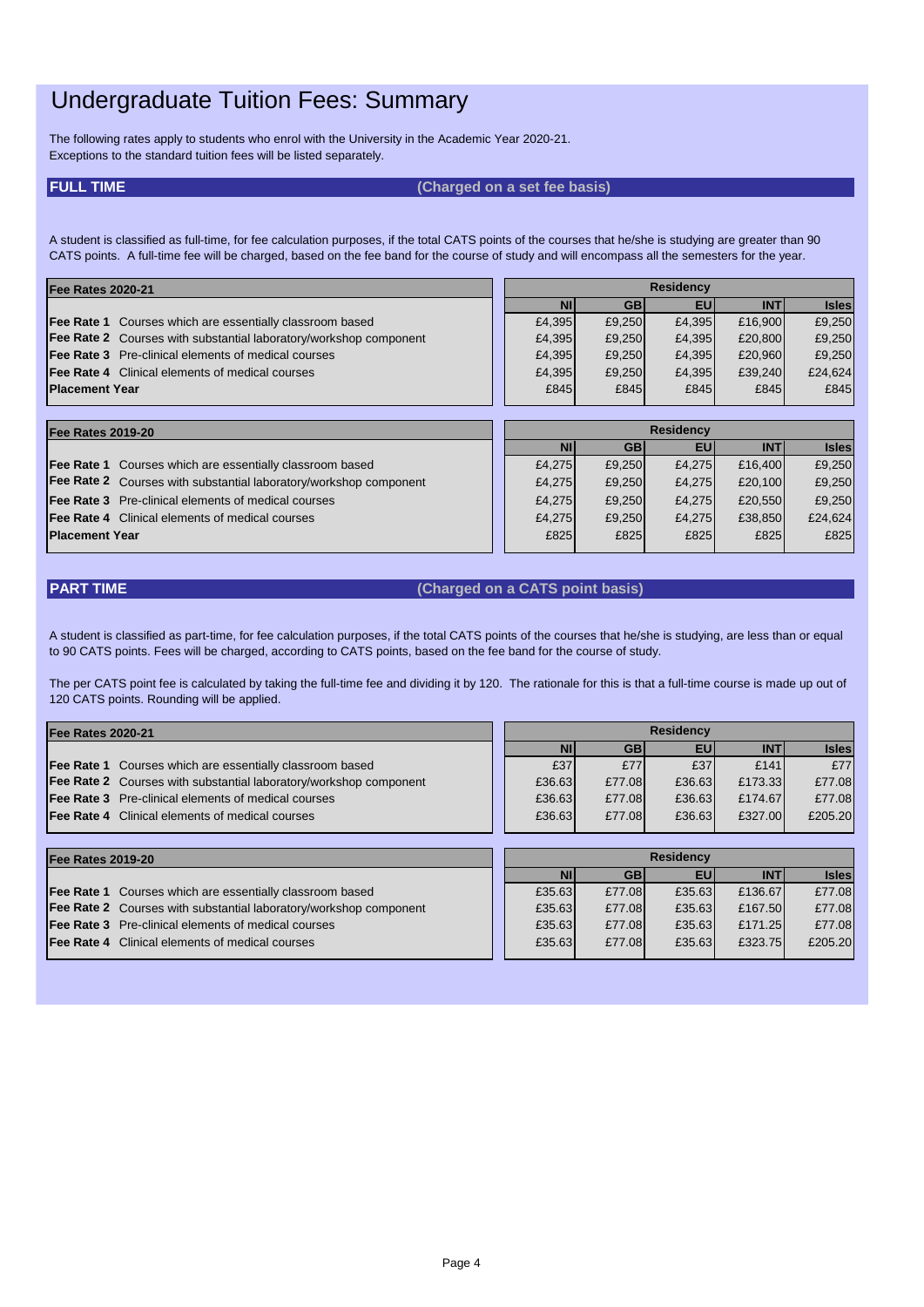## Undergraduate Tuition Fees: Exceptions

| NI / GB / EU                                                                                                                                                                                                                                                         | 2019-20                              | 2020-21                              |
|----------------------------------------------------------------------------------------------------------------------------------------------------------------------------------------------------------------------------------------------------------------------|--------------------------------------|--------------------------------------|
| <b>FULL TIME</b>                                                                                                                                                                                                                                                     |                                      |                                      |
| <b>Foundation degrees</b><br>LLB (Senior Status) (NI/EU Residency)<br>LLB (Senior Status) (GB Residency)                                                                                                                                                             | £2,850<br>£7,400<br>£9,250           | £2,930<br>£7,640<br>£9,250           |
| <b>PART TIME</b>                                                                                                                                                                                                                                                     |                                      |                                      |
| <b>BSc Trauma Studies</b>                                                                                                                                                                                                                                            | £1,599                               | £1,599                               |
| <b>EXCHANGE</b>                                                                                                                                                                                                                                                      |                                      |                                      |
| Exchange - UG NI/EU, absent from the University for a full year<br>Exchange - UG GB, absent from the University for a full year<br>Exchange - UG NI/EU, absent from the University for one semester<br>Exchange - UG GB, absent from the University for one semester | £2,138<br>£4,625<br>£4,275<br>£9,250 | £2,198<br>£4,625<br>£4,395<br>£9,250 |
| <b>ERASMUS</b><br>Erasmus absent from the University for a full year - NI/EU/GB Residency<br>Erasmus absent from the University for one semester - NI and EU Residency<br>Erasmus absent from the University for one semester - GB Residency                         | £0<br>£4,275<br>£9,250               | E <sub>0</sub><br>£4,395<br>£9,250   |
| <b>INTERNATIONAL</b>                                                                                                                                                                                                                                                 | 2019-20                              | 2020-21                              |
| <b>FULL TIME</b>                                                                                                                                                                                                                                                     |                                      |                                      |
| Dentistry (BDS) composite fee based on admit term                                                                                                                                                                                                                    | £31,530                              | £31,850                              |
| Medicine* composite fee based on admit term                                                                                                                                                                                                                          |                                      | £41,850                              |
| *International fees for Medicine are £41,850 per year of study, which includes clinical placement levy of £10,000 per year which is required<br>by the Department of Health in Northern Ireland                                                                      |                                      |                                      |
| <b>CREDIT EARNING NON GRADUATING / STUDY ABROAD</b>                                                                                                                                                                                                                  | 2019-20                              | 2020-21                              |
| <b>CREDIT EARNING NON GRADUATING / STUDY ABROAD</b>                                                                                                                                                                                                                  |                                      |                                      |
| Credit Earning Non Graduating fees are charged at 90% of the undergraduate fee rate per CATs point.                                                                                                                                                                  | 90%                                  | 90%                                  |
| Study Abroad Fee per semester                                                                                                                                                                                                                                        | £7,200                               | £7,350                               |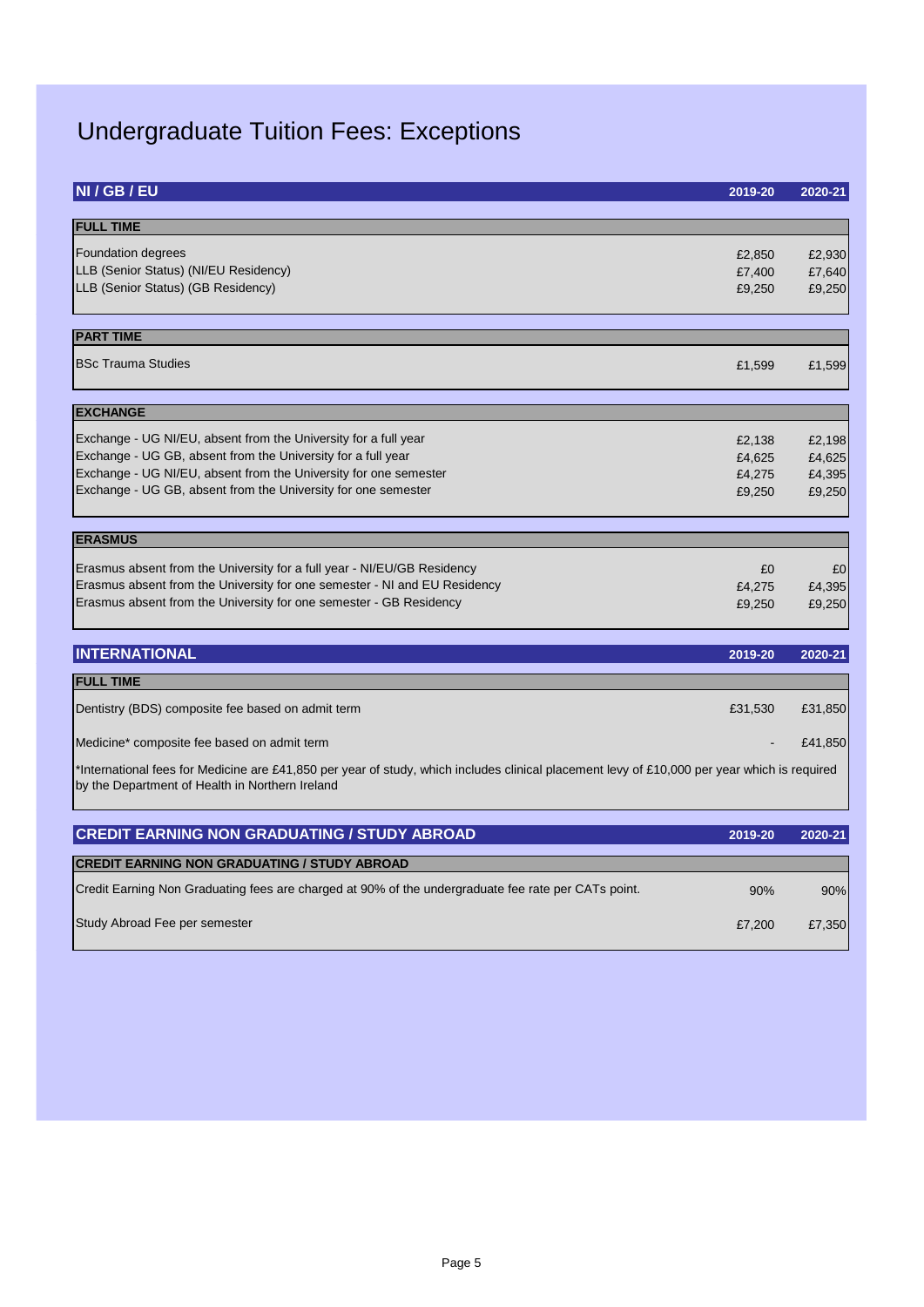# Postgraduate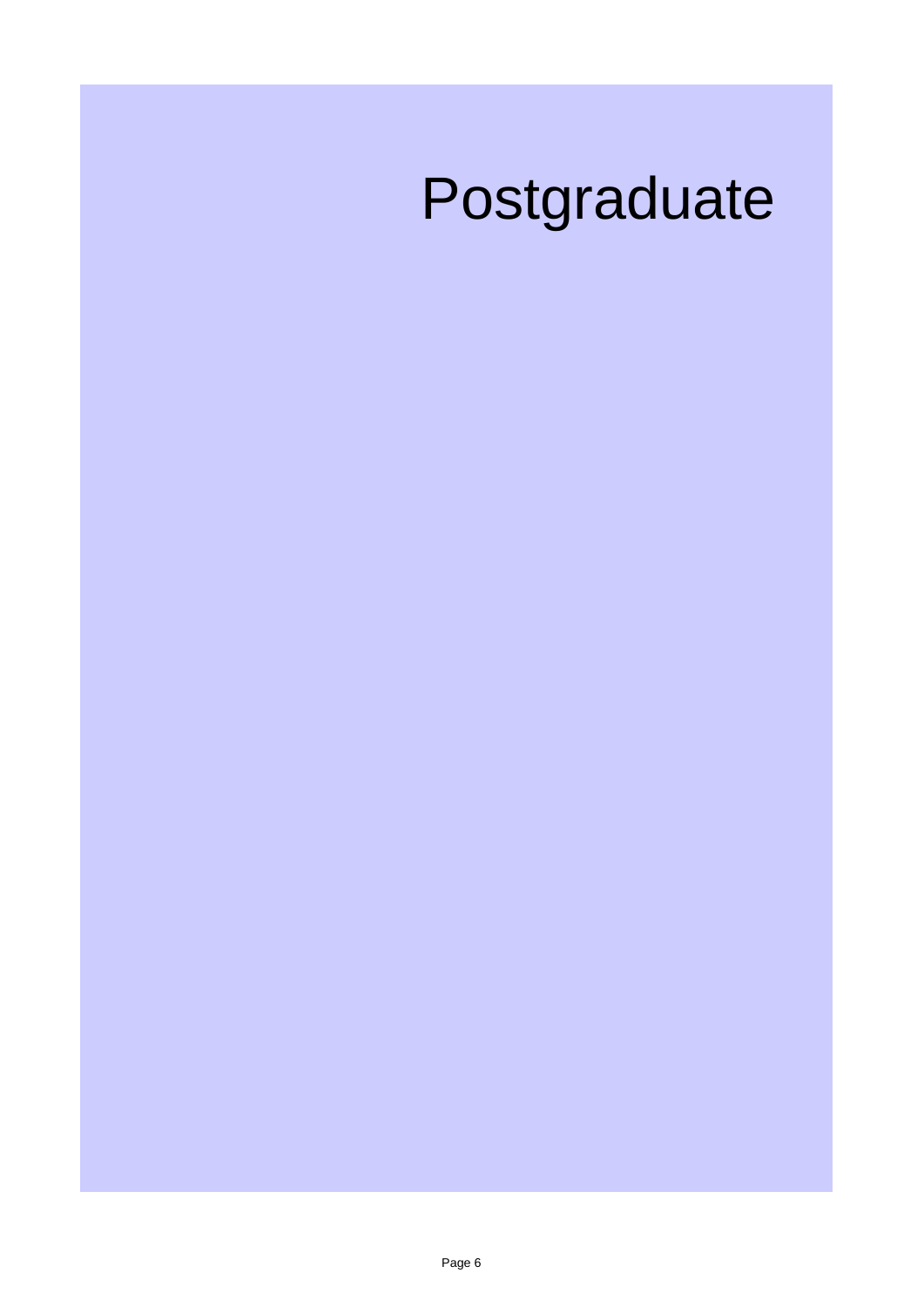### Postgraduate Research Tuition Fees: Summary

The following rates apply to students who enrol with the University in the Academic Year 2020-21. Exceptions to the standard tuition fees will be listed separately.

#### **FULL TIME (Charged on a set fee basis)**

#### **Fee Rates 2020-21**

- **Fee Rate 1** Courses which are essentially classroom based Fee Rate 3 Only applies to Undergraduate students
- **Fee Rate 4** Clinical elements of medical and dental courses

| Fee Rates 2020-21                                                 |        |           | <b>Residency</b> |            |              |
|-------------------------------------------------------------------|--------|-----------|------------------|------------|--------------|
|                                                                   |        | <b>GB</b> | EU               | <b>INT</b> | <b>Isles</b> |
| Fee Rate 1 Courses which are essentially classroom based          | £4,407 | £4,407    | £4,407           | £16,950    | £4,407       |
| Fee Rate 2 Courses with substantial laboratory/workshop component | £4,407 | £4,407    | £4,407           | £21,300    | £4,407       |
| Fee Rate 3 Only applies to Undergraduate students                 | N/A    | N/A       | N/A              | N/A        | N/A          |
| Fee Rate 4 Clinical elements of medical and dental courses        | £4,407 | £4.407    | £4,407           | £37,600    | £4,407       |
|                                                                   |        |           |                  |            |              |

#### **Fee Rates 2019-20**

- Fee Rate 1 Courses which are essentially classroom based
- **Fee Rate 2** Courses with substantial laboratory/workshop component  $\qquad \qquad$  [24,327] £4,327 £4,327 £20,300 £4,327
- **Fee Rate 3** Only applies to Undergraduate students
- Fee Rate 4 Clinical elements of medical and dental courses

| <b>Residency</b> |           |        |            |              |  |  |  |  |
|------------------|-----------|--------|------------|--------------|--|--|--|--|
| ΝI               | <b>GB</b> | EU'    | <b>INT</b> | <b>Isles</b> |  |  |  |  |
| £4,327           | £4,327    | £4,327 | £16,300    | £4,327       |  |  |  |  |
| £4,327           | £4,327    | £4,327 | £20,300    | £4,327       |  |  |  |  |
| N/A              | N/A       | N/A    | N/A        | N/A          |  |  |  |  |
| £4,327           | £4,327    | £4,327 | £37,600    | £4,327       |  |  |  |  |
|                  |           |        |            |              |  |  |  |  |

### **PART TIME (Charged on a set fee basis)**

The fees are calculated/charged, based on 50% of the full-time fee. These fees rates apply to students with an admit term of **2012-13**  onwards. Rounding will be applied.

| <b>Fee Rates 2020-21</b> |  |
|--------------------------|--|
|--------------------------|--|

Fee Rate 1 Courses which are essentially classroom based **Fee Rate 2** Courses with substantial laboratory/workshop component  $\qquad \qquad$  | E2,204 E2,204 E2,204 E10,650 E2,204 **Fee Rate 3** Only applies to Undergraduate students Fee Rate 4 Clinical elements of medical and dental courses

| <b>Residency</b> |           |        |            |              |  |  |  |  |
|------------------|-----------|--------|------------|--------------|--|--|--|--|
| <b>NI</b>        | <b>GB</b> | ΕU     | <b>INT</b> | <b>Isles</b> |  |  |  |  |
| £2,204           | £2,204    | £2,204 | £8,475     | £2,204       |  |  |  |  |
| £2,204           | £2,204    | £2,204 | £10,650    | £2,204       |  |  |  |  |
| N/A              | N/A       | N/A    | N/A        | N/A          |  |  |  |  |
| £2,204           | £2,204    | £2,204 | £18,800    | £2,204       |  |  |  |  |

#### **Fee Rates 2019-20**

**Fee Rate 1** Courses which are essentially classroom based

- **Fee Rate 2** Courses with substantial laboratory/workshop component  $\qquad \qquad$  | E2,164 E2,164 E2,164 E10,150 E2,164
- **Fee Rate 3** Only applies to Undergraduate students Network Connection NVA N/A N/A N/A N/A N/A N/A N/A N/A
- **Fee Rate 4** Clinical elements of medical and dental courses **1998 E2,164 E2,164 E2,164 E2,164 E18,800 E2,164**

|                  | £2,204    | £2,204 | £2,204    | £10,650    | £2,204       |  |  |  |  |
|------------------|-----------|--------|-----------|------------|--------------|--|--|--|--|
|                  | N/A       | N/A    | N/A       | N/A        | N/A          |  |  |  |  |
|                  | £2,204    | £2,204 | £2,204    | £18,800    | £2,204       |  |  |  |  |
|                  |           |        |           |            |              |  |  |  |  |
|                  |           |        |           |            |              |  |  |  |  |
| <b>Residency</b> |           |        |           |            |              |  |  |  |  |
|                  | <b>NI</b> | GB     | <b>EU</b> | <b>INT</b> | <b>Isles</b> |  |  |  |  |
|                  |           |        |           |            |              |  |  |  |  |

Part-time postgraduate research students with an admit term **prior to 2012-13** will pay the half of the annual tuition fee.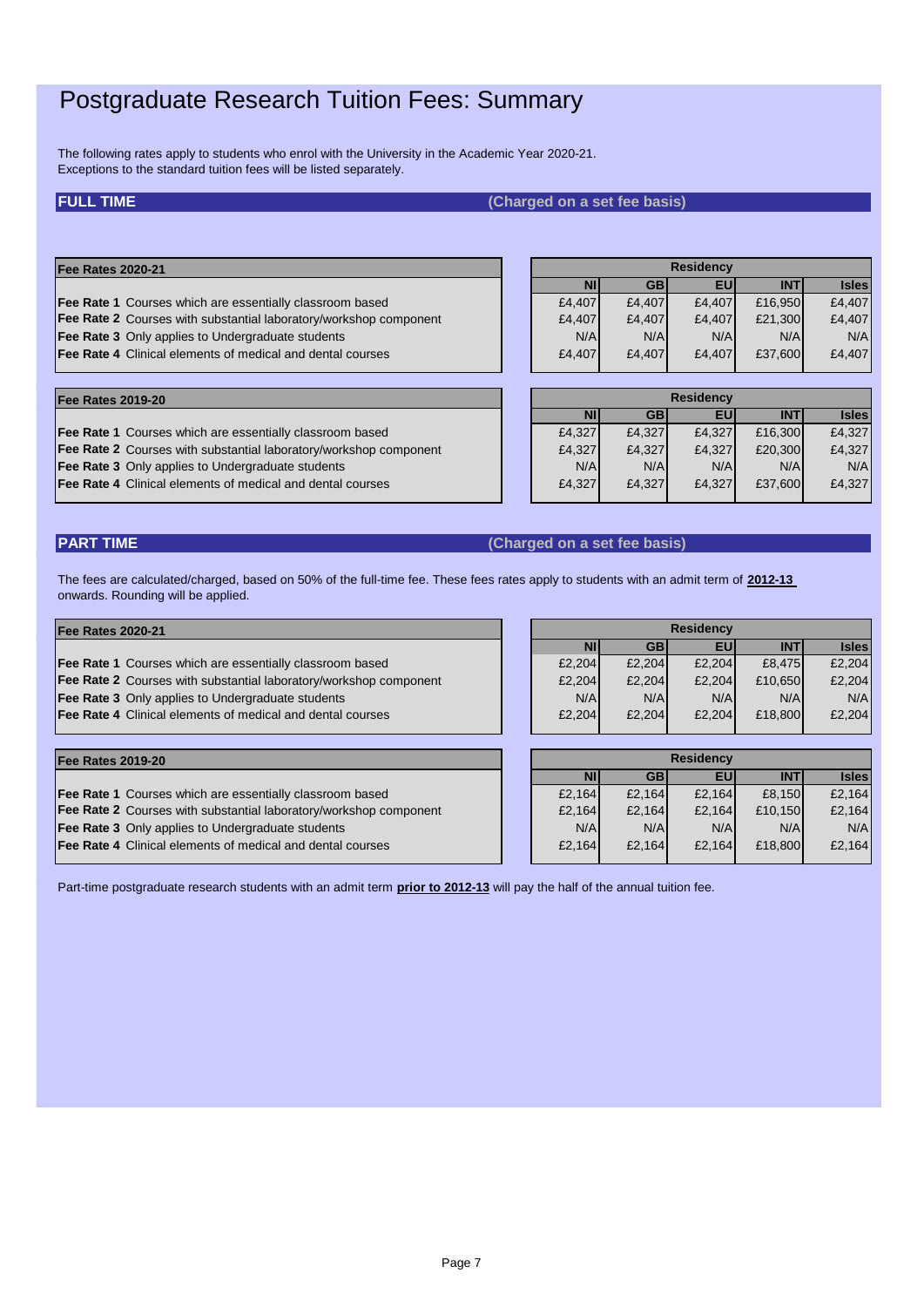### Postgraduate Taught Tuition Fees: Summary

### **FULL TIME**

| <u>IFEE NAICS ZUIJ-ZU</u> |                                                        |           |           | --------- |            |              |
|---------------------------|--------------------------------------------------------|-----------|-----------|-----------|------------|--------------|
|                           |                                                        | <b>NI</b> | <b>GB</b> | EUI       | <b>INT</b> | <b>Isles</b> |
| <b>Fee Rate 1</b>         | Courses which are essentially classroom based          | £5,900    | £5,900    | £5,900    | £16,400    | £5,900       |
| <b>Fee Rate 2</b>         | Courses with substantial laboratory/workshop component | £5,900    | £5,900    | £5,900    | £20,200    | £5,900       |
| <b>Fee Rate 3</b>         | Only applies to Undergraduate students                 | N/A       | N/AI      | N/A       | N/A        | N/A          |
| <b>Fee Rate 4</b>         | Clinical elements of medical and dental courses        | £5,900    | £5,900    | £5,900    | £0         | £5,900       |
|                           |                                                        |           |           |           |            |              |

### **PART TIME**

| <b>Fee Rates 2020-21</b> |                                                        | <b>Residency</b> |           |           |            |              |
|--------------------------|--------------------------------------------------------|------------------|-----------|-----------|------------|--------------|
|                          |                                                        | Nľ               | <b>GB</b> | <b>EU</b> | <b>INT</b> | <b>Isles</b> |
| <b>Fee Rate 1</b>        | Courses which are essentially classroom based          | £6,140           | £6,900    | £6,140    | £16,900    | £6,900       |
| <b>Fee Rate 2</b>        | Courses with substantial laboratory/workshop component | £6,140           | £6,900    | £6,140    | £20,800    | £6,900       |
| <b>Fee Rate 3</b>        | Only applies to Undergraduate students                 | N/A              | N/A       | N/A       | N/A        | N/A          |
| <b>Fee Rate 4</b>        | Clinical elements of medical and dental courses        | £6,140           | £6,900    | £6,140    | N/A        | £6,900       |
|                          |                                                        |                  |           |           |            |              |
|                          | <b>Residency</b><br><b>Fee Rates 2019-20</b>           |                  |           |           |            |              |

| <b>Fee Rates 2020-21</b> |                                                        | <b>Residency</b> |            |           |            |              |
|--------------------------|--------------------------------------------------------|------------------|------------|-----------|------------|--------------|
|                          |                                                        | <b>NI</b>        | <b>GB</b>  | <b>EU</b> | <b>INT</b> | <b>Isles</b> |
| <b>Fee Rate 1</b>        | Courses which are essentially classroom based          | £34.11           | £38.33     | £34.11    | £93.89     | £38.33       |
| <b>Fee Rate 2</b>        | Courses with substantial laboratory/workshop component | £34.11           | £38        | E34       | £116       | £38          |
| <b>Fee Rate 3</b>        | Only applies to Undergraduate students                 | N/A              | N/A        | N/A       | N/A        | N/A          |
| <b>Fee Rate 4</b>        | Clinical elements of medical and dental courses        | £34.11           | £38.33     | £34.11    | N/A        | £38.33       |
|                          |                                                        |                  |            |           |            |              |
| <b>Fee Rates 2019-20</b> |                                                        | <b>Residency</b> |            |           |            |              |
|                          |                                                        | <b>NI</b>        | <b>GBI</b> | <b>EU</b> | <b>INT</b> | <b>Isles</b> |
| <b>Fee Rate 1</b>        | Courses which are essentially classroom based          | £32.78           | £32.78     | £32.78    | £91.11     | £32.78       |
| <b>Fee Rate 2</b>        | Courses with substantial laboratory/workshop component | £32.78           | £32.78     | £32.78    | £112.22    | £32.78       |
| <b>Fee Rate 3</b>        | Only applies to Undergraduate students                 | N/A              | N/A        | N/A       | N/A        | N/A          |
| <b>IFee Rate 4</b>       | Clinical elements of medical and dental courses        | £32.78           | £32.78     | £32.78    | £0.00      | £32.78       |

The following rates apply to students who first enrol with the University in the Academic Year 2020-21, unless stated otherwise Exceptions to the standard tuition fees will be listed separately.

A student is classified as full-time, for fee calculation purposes, if the total CATS points of the courses that he/she is studying are greater than 120 CATS points. A full-time fee will be charged, based on the fee band for the course of study. This includes the submission of a dissertation fee, where appropriate.

The per CATS point fee is calculated by taking the full-time fee and dividing it by 180. The rationale for this is that a full-time course is made up of 180 CATS points. Rounding will be applied.

A student is classified as part-time, for fee calculation purposes, if the total CATS points of the courses that he/she is studying are less than or equal to 120 CATS points. Fees will be charged according to CATS points, based on the fee band for the course of study. This includes the submission of a dissertation fee, where appropriate.

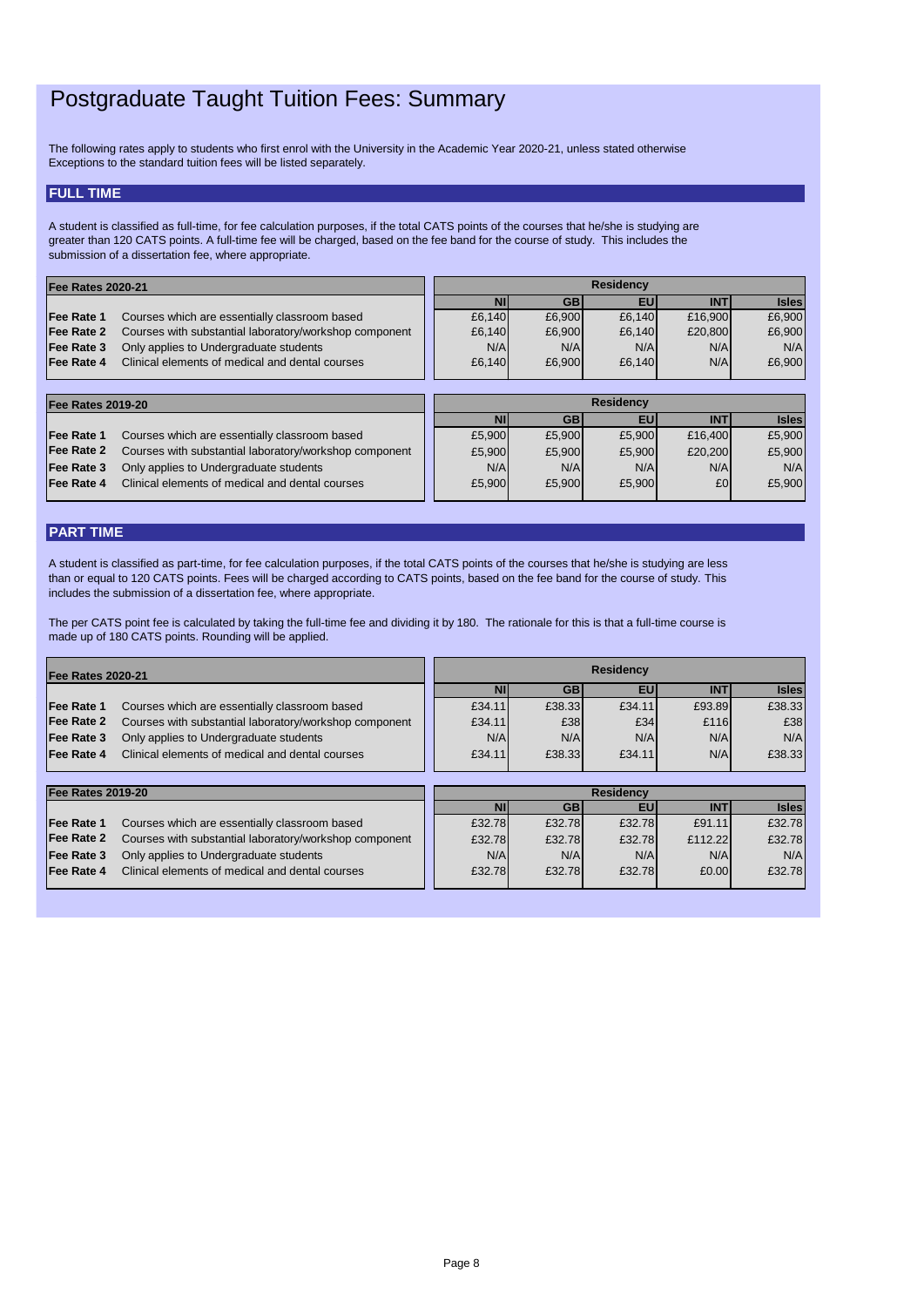# Postgraduate Tuition Fee Exceptions: Masters and Doctorates

| NI / EU                                                                                                   | 2019-20 | 2020-21 |
|-----------------------------------------------------------------------------------------------------------|---------|---------|
| <b>MASTERS</b>                                                                                            |         |         |
| MSc Applied Social Sciences (Systemic Psychotherapy) (Fee payable in each of 2 years of programme)        | £5,900  | £6,140  |
| MSc Specialist Cognitive Behavioural Therapy (Fee payable in each of 2 years of programme)                | £5,900  | £6,140  |
| Masters in Architecture (MArch) (NI / EU Residency)                                                       | £4,275  | £4,395  |
| MSc Applied Cyber Security (additional Professional Internship Placement Fee of £845 if internship taken) | £12,600 | £6,140  |
| MSc Industrial Pharmaceutics (includes CMI Certificate)                                                   |         | £7,140  |
| MLaw (Payable in each of the 2 years of the programme)                                                    | £7,400  | £7,640  |
| <b>GB</b>                                                                                                 | 2019-20 | 2020-21 |
|                                                                                                           |         |         |
| <b>MASTERS</b>                                                                                            |         |         |
| MSc Applied Social Sciences (Systemic Psychotherapy) (Fee payable in each of 2 years of programme)        | £5,900  | £6,900  |
| MSc Specialist Cognitive Behavioural Therapy (Fee payable in each of 2 years of programme)                | £5,900  | £6,900  |
| Masters in Architecture (MArch) (GB Residency)                                                            | £9,250  | £9,250  |
| MSc Applied Cyber Security (additional Professional Internship Placement Fee of £845 if internship taken) | £12,600 | £6,900  |
| MSc Industrial Pharmaceutics (includes CMI Certificate)                                                   |         | £7,900  |
| MLaw (Payable in each of the 2 years of the programme)                                                    | £7,400  | £8,400  |
| <b>NI/EU/GB</b>                                                                                           | 2019-20 | 2020-21 |
| <b>PREMIUM MASTERS COURSES</b>                                                                            |         |         |
| <b>MSc Accounting and Finance</b>                                                                         | £6,500  | £6,900  |
| <b>MSc Business Analytics</b>                                                                             |         | £6,900  |
| <b>MSc Economics</b>                                                                                      | £6,500  | £6,900  |
| <b>MSc Finance</b>                                                                                        | £6,500  | £6,900  |
| <b>MSc Human Resource Management</b>                                                                      | £7,000  | £7,000  |
| <b>MSc International Business</b>                                                                         | £6,500  | £6,900  |
| <b>MSc Management</b>                                                                                     | £6,500  | £6,900  |
| <b>MSc Marketing</b>                                                                                      | £7,000  | £7,000  |
| <b>MSc Psychological Sciences</b>                                                                         | £6,900  | £6,900  |
| <b>MSc Quantitative Finance</b>                                                                           | £6,500  | £6,900  |
| MSc Risk and Investment Management                                                                        | £6,500  | £6,900  |
| <b>MSc Software Development</b>                                                                           | £6,900  | £6,900  |
| MSc International Public Policy (FT Fee which includes CMI Certificate)                                   |         | £8,000  |
| Queen's MBA                                                                                               | £21,500 | £21,500 |
|                                                                                                           |         |         |
| <b>INTERNATIONAL</b>                                                                                      | 2019-20 | 2020-21 |
| <b>PREMIUM MASTERS COURSES</b>                                                                            |         |         |
| <b>MSc Accounting and Finance</b>                                                                         | £19,900 | £20,900 |
| <b>MSc Business Analytics</b>                                                                             |         | £19,900 |
| <b>MSc Economics</b>                                                                                      | £17,600 | £17,900 |
| <b>MSc Finance</b>                                                                                        | £19,100 | £19,900 |
| <b>MSc Human Resource Management</b>                                                                      | £19,100 | £19,900 |
| <b>MSc International Business</b>                                                                         | £19,100 | £19,900 |
| <b>MSc Management</b>                                                                                     | £19,100 | £19,900 |
| <b>MSc Marketing</b>                                                                                      | £19,100 | £19,900 |
| <b>MSc Psychological Sciences</b>                                                                         | £20,200 | £21,400 |
| <b>MSc Quantitative Finance</b>                                                                           | £19,100 | £19,900 |
| MSc Risk and Investment Management                                                                        | £19,100 | £19,900 |
| <b>MSc Software Development</b>                                                                           | £20,200 | £21,400 |
| Queen's MBA                                                                                               | £21,500 | £22,000 |
| Juris Doctorate (JD)                                                                                      |         | £17,200 |
| <b>MSc Industrial Pharmaceutics</b>                                                                       |         | £21,800 |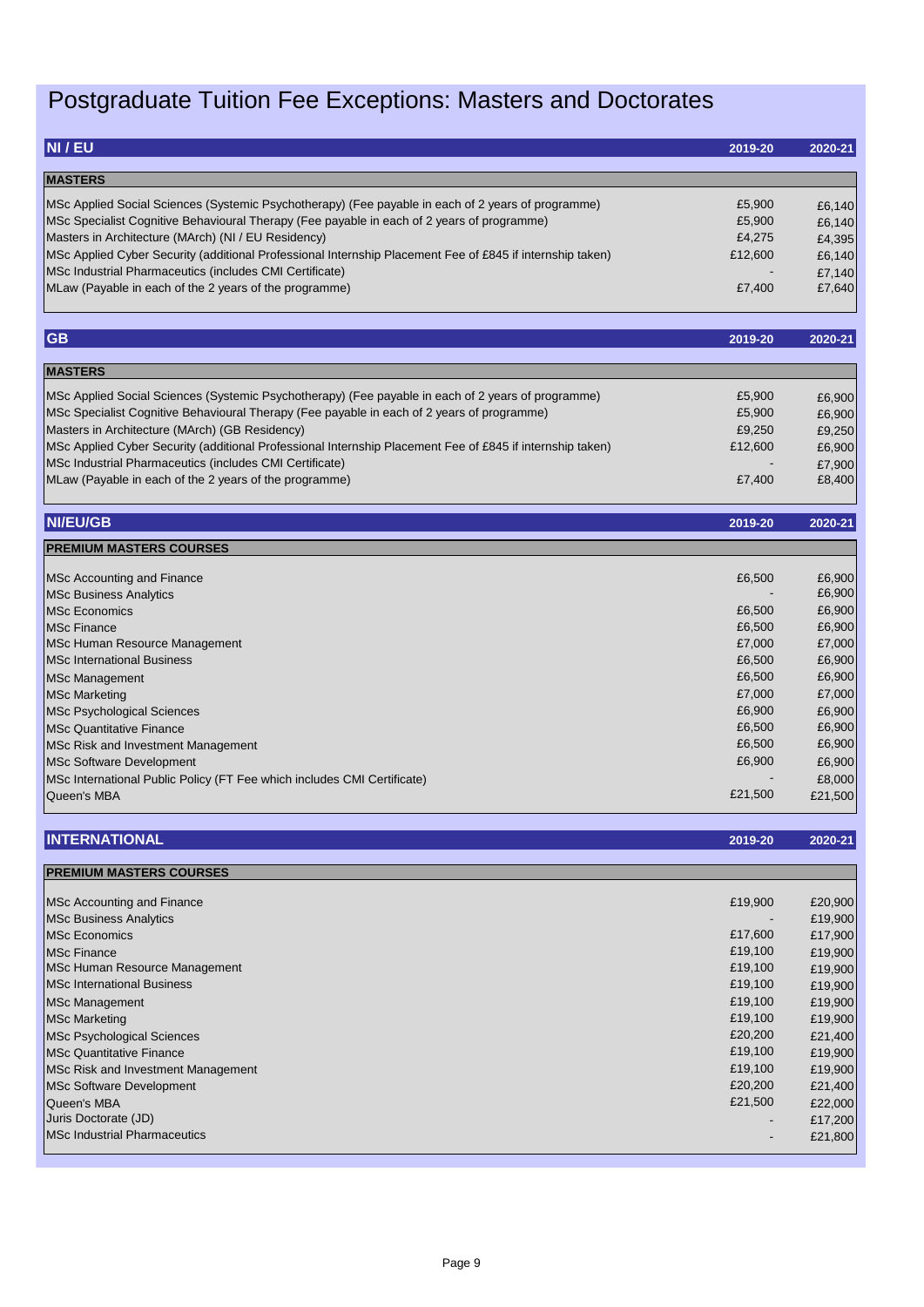### Postgraduate Tuition Fee Exceptions:Certificates, Diplomas & Other

| <b>CREDIT EARNING NON GRADUATING / STUDY ABROAD</b>                                                                                   | 2019-20          | 2020-21          |
|---------------------------------------------------------------------------------------------------------------------------------------|------------------|------------------|
| <b>CREDIT EARNING NON GRADUATING / STUDY ABROAD</b>                                                                                   |                  |                  |
| Credit Earning Non Graduating fees are charged at 90% of the postgraduatee fee rate per CATs point.                                   | 90%              | 90%              |
| Study Abroad Fee per semester                                                                                                         | £7,200           | £7,350           |
| <b>DISTANCE LEARNING</b>                                                                                                              | 2019-20          | 2020-21          |
| <b>Distance Learning</b>                                                                                                              |                  |                  |
| Pharmacy International Distance Learning (per CATS point)                                                                             | £62.00           | £63.50           |
| Pharmacy NI/EU/GB Distance Learning (per CATS point)                                                                                  | £36.50           | £37.50           |
| MSc Global Food Security (Food Safety) Distance Learning (per CATS point)                                                             | £58.00           | £59.50           |
| NI / GB / EU                                                                                                                          | 2019-20          | 2020-21          |
| <b>CERTIFICATES</b>                                                                                                                   |                  |                  |
| Certificate in Clinical Education                                                                                                     | £2,065           | £2,120           |
| <b>Cognitive Behaviour Practice</b>                                                                                                   | £3,345           | £3,435           |
|                                                                                                                                       |                  |                  |
| Postgraduate Diploma in Professional Legal Studies                                                                                    | £9,700           | £9,900           |
| Postgraduate students undertaking PGCE Courses - NI and EU Residency<br>Postgraduate students undertaking PGCE Courses - GB Residency | £4,275<br>£9,250 | £4,395<br>£9,250 |
|                                                                                                                                       |                  |                  |
| <b>DIPLOMAS</b>                                                                                                                       |                  |                  |
| Diploma in Clinical Education (Yr. 3 is standard)                                                                                     | £2,065           | £2,120           |
| Cognitive Behaviour Therapy                                                                                                           | £7,710           | £7,925           |
| Diploma in Applied Social Sciences (Mental Health) (per 60 CATs)                                                                      | £1,515           | £1,555           |
| Diploma in Mental Health (School of Medicine, Dentistry & Biomedical Sciences)                                                        | £715             | £735             |
|                                                                                                                                       |                  |                  |
| <b>OTHER</b>                                                                                                                          |                  |                  |
| Professional Practice and Practical Experience (Architecture) payable over 2 Years                                                    | £1,967           | £2,020           |
| Architecture Practical Experience (QC) – Logbook (4 <sup>th</sup> year) (Total charge is for a 20 CAT Module)                         | £150             | £155             |
| Professional Internship Placement Fee<br>CMI Level 7; Strategic Leadership and Management                                             | £825<br>£995     | £845<br>£995     |
|                                                                                                                                       |                  |                  |
| <b>PLACEMENT FEES</b>                                                                                                                 |                  |                  |
| Professional Internship Year fee applies to the following programmes                                                                  | £825             | £845             |
| <b>MSc Applied Cyber Security</b>                                                                                                     |                  |                  |
| <b>MSc Electronics</b>                                                                                                                |                  |                  |
| MSc Construction and Project Management                                                                                               |                  |                  |
| MSc Building Information Modelling and Project Management<br>MSc City Planning and Design                                             |                  |                  |
| MSc Mechanical Engineering with Management                                                                                            |                  |                  |
| MSc Material Science with Engineering                                                                                                 |                  |                  |
|                                                                                                                                       |                  |                  |

### Postgraduate Research Fee: Other

| <b>PhD/MPhil</b>                                                      |        |        |
|-----------------------------------------------------------------------|--------|--------|
| PhD/MPhil by Independent Research and Publication (50% of FT PGR Fee) | £2.164 | £2,204 |
|                                                                       |        |        |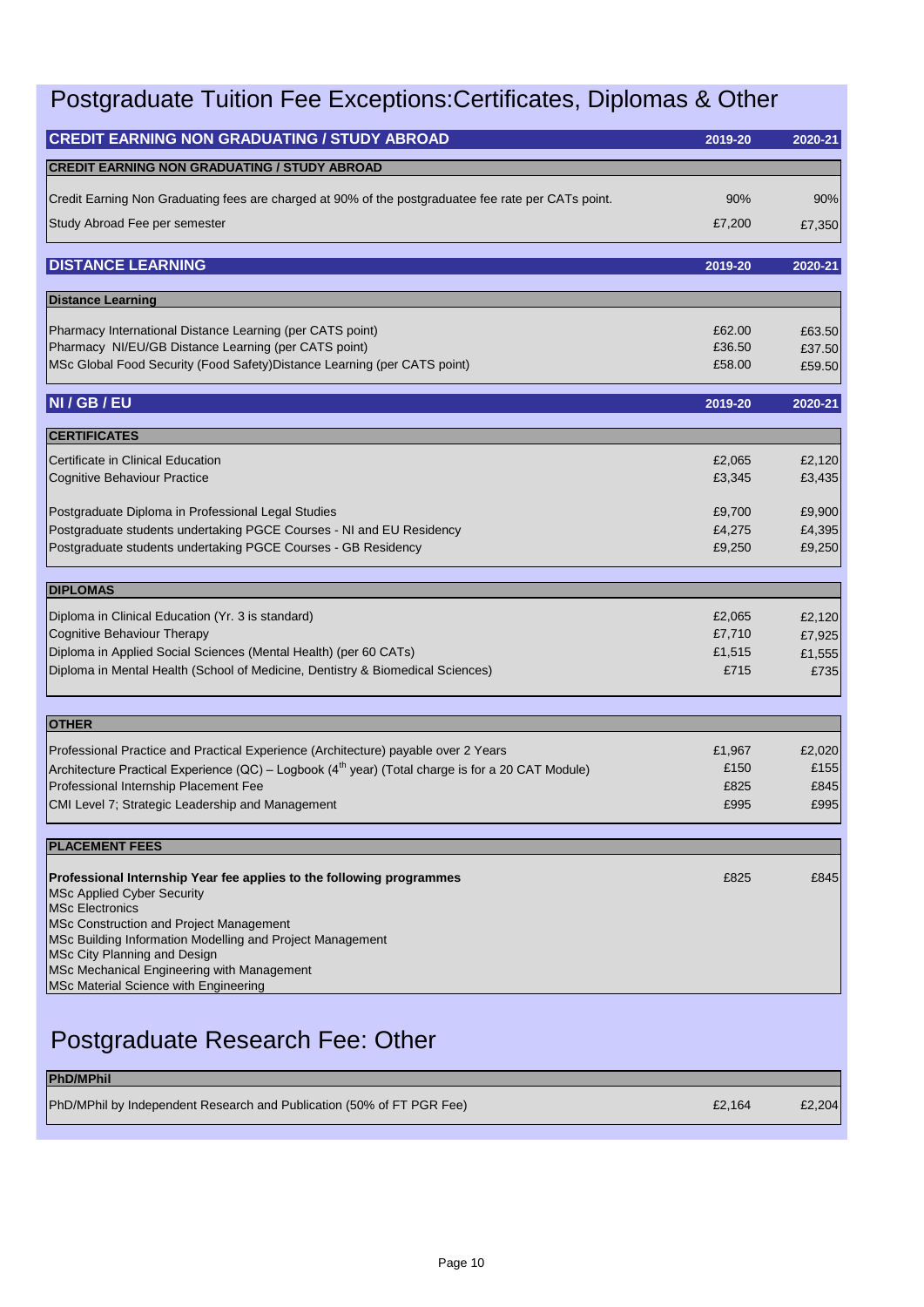# Charges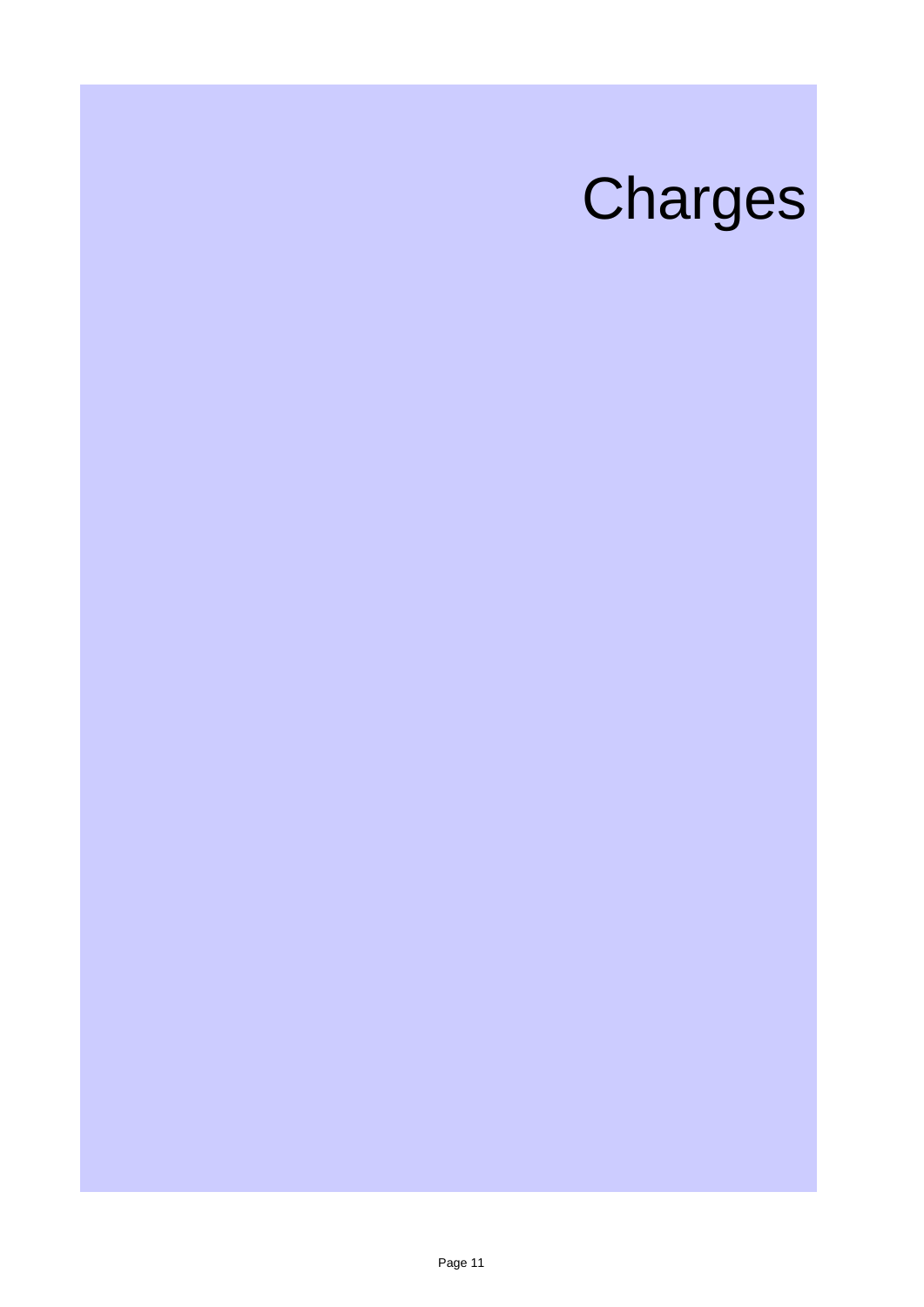|  | <b>Charges: Validation Charges</b> |  |
|--|------------------------------------|--|
|--|------------------------------------|--|

| <b>VALIDATION CHARGES FOR UNDERGRADUATES</b>                                                           | 2019-20      | 2020-21      |
|--------------------------------------------------------------------------------------------------------|--------------|--------------|
| <b>BA/BSc/Bed/BD/BTh,DipTh - Partner Colleges</b>                                                      |              |              |
|                                                                                                        |              |              |
| <b>THEOLOGY</b>                                                                                        |              |              |
| Validation Charge: Bachelor of Divinity (BD), Bachelor of Theology (B Th) and Diploma in Theology      | £457         | £470         |
| Charge per QUB module for Theology Students<br>Part-time Validation Charge                             | £713<br>£305 | £733<br>£315 |
|                                                                                                        |              |              |
| UNIVERSITY COLLEGES (ST MARY'S & STRANMILLIS)                                                          |              |              |
| Full-time: BA/BSc/BEd                                                                                  | £378         | £390         |
| Part-time: BA (Early Childhood Studies)                                                                | £107         | £110         |
| Certificate in Working with Schools                                                                    | £113         | £115         |
| <b>SOUTH WEST REGIONAL COLLEGE</b>                                                                     |              |              |
| Full-time: BA (Management & Business Studies)                                                          | £457         | £470         |
| Part-time: BA (Management & Business Studies)                                                          | £305         | £315         |
|                                                                                                        |              |              |
| <b>AGRICULTURE (CAFRE)</b>                                                                             |              |              |
| Full-time BSc Agri Technology                                                                          | £457         | £470         |
|                                                                                                        |              |              |
| <b>FOUNDATION DEGREES - Partner Colleges</b>                                                           |              |              |
| <b>ALL PARTNER COLLEGES</b>                                                                            |              |              |
| Full-time                                                                                              | £457         | £470         |
| Part-time                                                                                              | £305         | £315         |
|                                                                                                        |              |              |
| <b>ACCESS COURSES</b>                                                                                  |              |              |
| <b>ALL PARTNER COLLEGES</b>                                                                            |              |              |
| <b>Access Courses</b>                                                                                  | £67          | £69          |
|                                                                                                        |              |              |
| <b>VALIDATION CHARGES FOR POSTGRADUATES</b>                                                            | 2019-20      | 2020-21      |
|                                                                                                        |              |              |
| <b>THEOLOGY</b>                                                                                        |              |              |
| <b>Full-time:</b>                                                                                      |              |              |
| Master of Philosophy (M Phil - minimum of 1 year)<br>Master of Divinity (MDiv)                         | £457         | £470         |
| Master of Theology (MTh)                                                                               | £457         | £470         |
| Registration charge per annum (consolidating registration, examination & admission fees) (Min 2 years) | £457         | £470         |
| Registration charge per annum (minimum four years)                                                     | £457         | £470         |

| iFull-time:                                                                                            |       |       |
|--------------------------------------------------------------------------------------------------------|-------|-------|
| Master of Philosophy (M Phil - minimum of 1 year)                                                      | £457  | £470  |
| Master of Divinity (MDiv)                                                                              | £457  | £470  |
| Master of Theology (MTh)                                                                               |       |       |
| Registration charge per annum (consolidating registration, examination & admission fees) (Min 2 years) | £457  | £470  |
| Registration charge per annum (minimum four years)                                                     | £457  | £470  |
|                                                                                                        |       |       |
| <b>Part Time:</b>                                                                                      |       |       |
| Validation Charge                                                                                      | £305  | £315  |
| Doctor of Philosophy (PhD): Registration charge per annum                                              | £457  | £470  |
|                                                                                                        |       |       |
| UNIVERSITY COLLEGES (ST MARY'S & STRANMILLIS)                                                          |       |       |
| Postgraduate Certificate in Education - rate per credit point                                          | £2.73 | £2.81 |
| Masters Modules - rate per credit point                                                                | £2.73 | £2.81 |
|                                                                                                        |       |       |
| <b>AGRICULTURE (CAFRE)</b>                                                                             |       |       |
|                                                                                                        |       |       |

| Full-time Diploma/Certificate/MSc in Communications | £457 | £470I |
|-----------------------------------------------------|------|-------|
| Part-time Diploma/Certificate/MSc in Communications | £230 | £235  |
|                                                     |      |       |